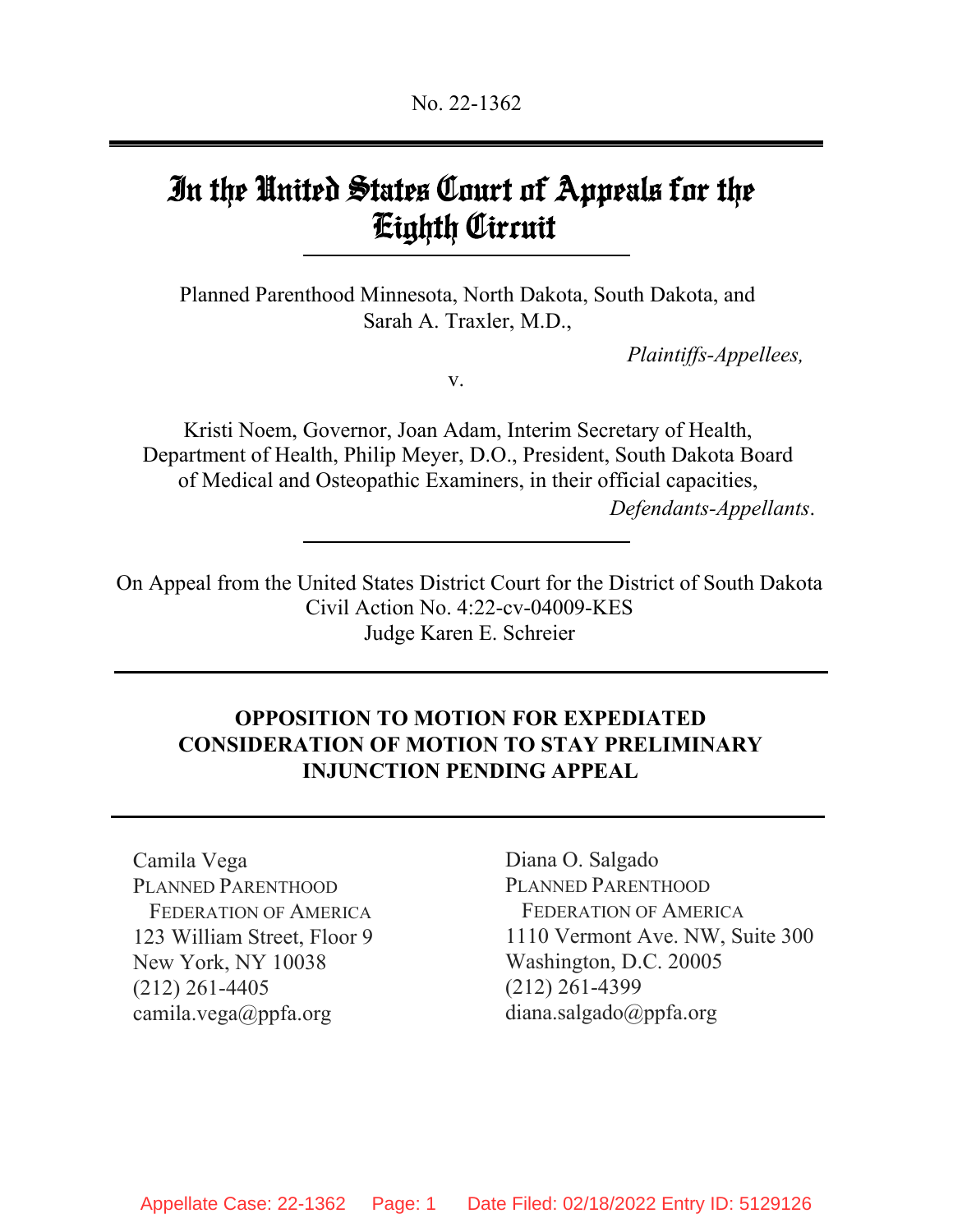Stephanie Amiotte Andrew Malone AMERICAN CIVIL LIBERTIES UNION OF NORTH DAKOTA, SOUTH DAKOTA, AND WYOMING PO Box 91952 Sioux Falls, SD 57109 (605) 332-2508 samiotte@aclu.org amalone@aclu.org

*Attorneys for Plaintiffs-Appellees*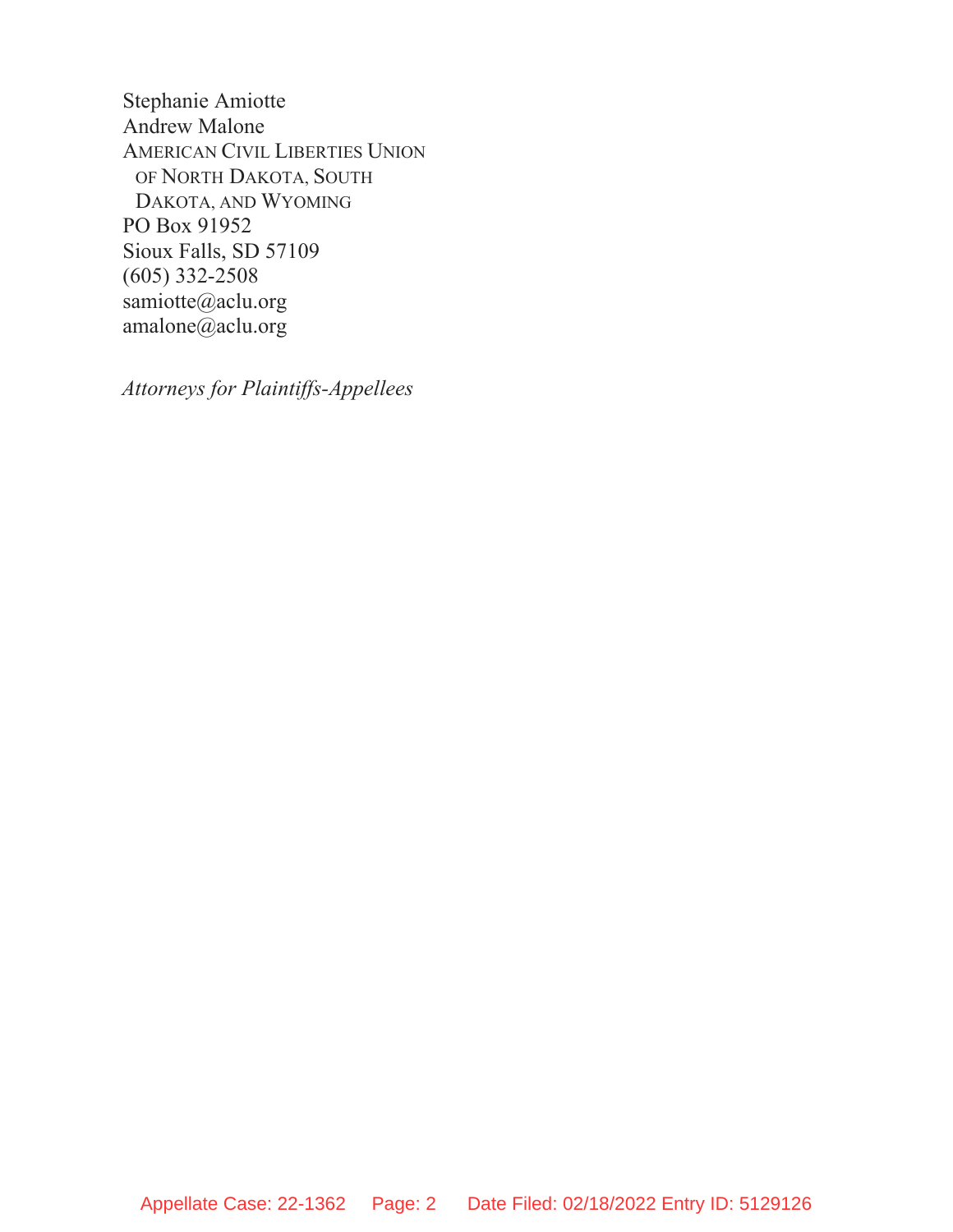The district court entered a preliminary injunction in this case on February 8, 2022. Defendants-Appellants (hereafter "Appellants") did not request that the district court stay that injunction pending appeal until February 15, 2022—one week later. They did not ask the district court for expedited consideration of that motion, the response to which is still not due until March 8, 2022. Instead, Appellants have now filed a motion for stay in this Court a mere three days after filing their stay request with the district court without even attempting to make any showing that it is impracticable to wait for the district court's ruling on their motion, in violation of Federal Rule of Appellate Procedure 8(2)(A). Under the rules of this Court, Plaintiffs-Appellees' (hereafter "Appellees") response to Appellants' stay motion would ordinarily be due Monday, February 28, 2022.

But, at almost 4:00 PM on Friday, February 18, 2022, Appellants further filed with this Court a Motion for Expediated Consideration of their stay motion and specifically requested a briefing schedule that cuts Appellees' response time in half to five days, three of which will fall over a holiday weekend. There is absolutely no need for this sort of expedition. Appellants' own delay in this matter belies any sense of urgency they now portend. Appellants argue that they will be irreparably harmed because they cannot enforce duly enacted laws, but such harm does not attach where, as here, "that [law] is unconstitutional." *Abbott v. Perez*, 138 S. Ct. 2305, 2324 (2018). As Appellees will explain in opposing a stay, the preliminary injunction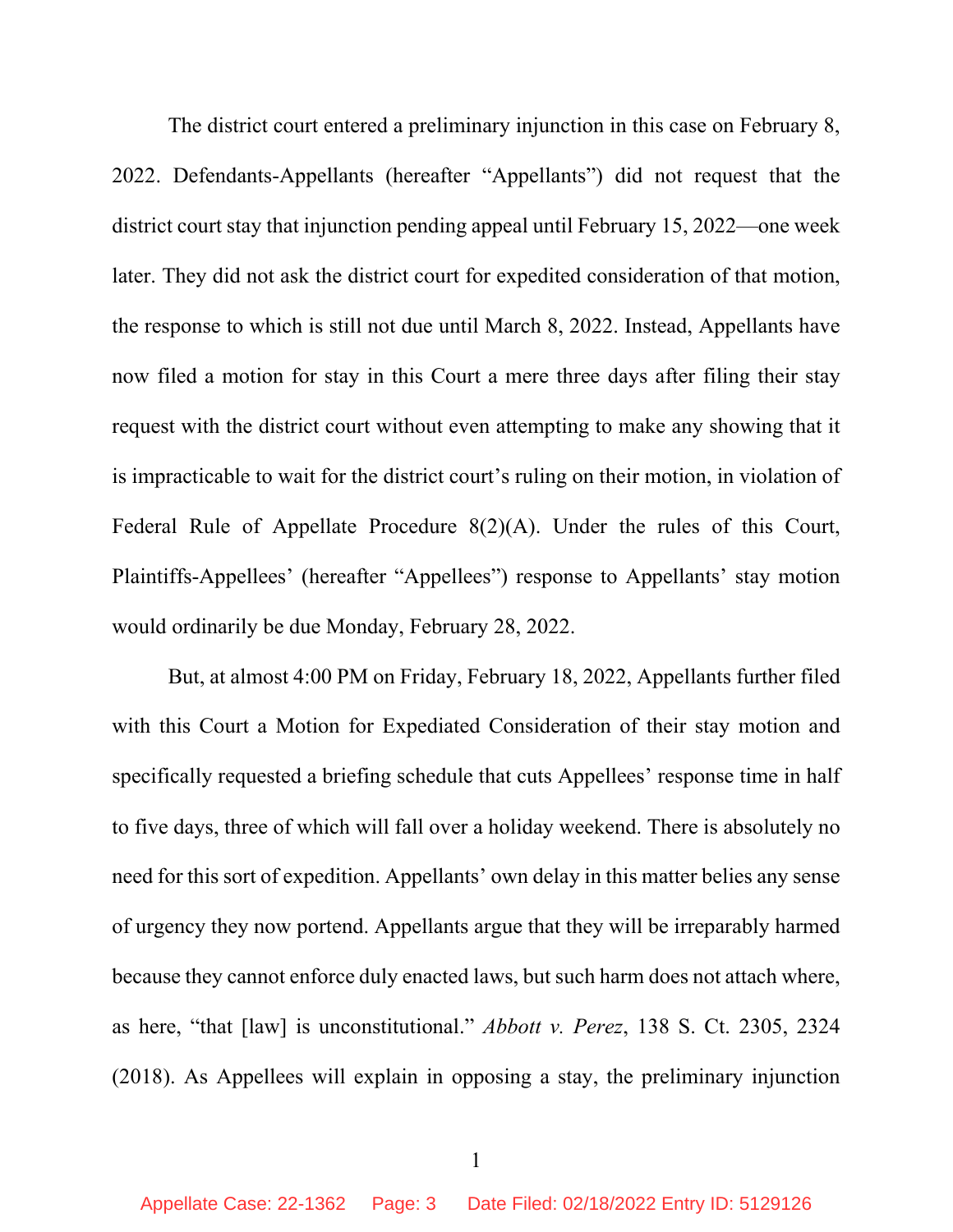entered by the district court maintains the status quo and prevents Appellants from enforcing a regulation that would be the only one of its kind in the nation, requiring patients to make three visits to a health center to obtain a safe, early abortion, in contravention of decades of medical practice and the guidance of leading state and medical organizations. In deciding whether to enter the extraordinary remedy of a stay pending appeal, the parties should have adequate time to provide the Court with briefing. *Nken v. Holder*, 556 U.S. 418, 427 (2009) ("A stay is an intrusion into the ordinary processes of . . . judicial review, and . . . is not a matter of right, even if irreparable injury might otherwise result to the appellant." (internal quotation marks and citations omitted)).

Appellees, therefore, respectfully request that the Court deny Appellants' Motion for Expediated Consideration, or, if it grants the motion, that it allows Appellees until Friday, February 25, 2022 to file a response.

Respectfully submitted,

/s/ *Diana O. Salgado*

Diana O. Salgado Planned Parenthood Federation of America 1110 Vermont Ave. NW, Suite 300 Washington, DC 20005 Telephone: (212) 261-4399 diana.salgado@ppfa.org

Camila Vega Planned Parenthood Federation of America 123 William Street, Floor 9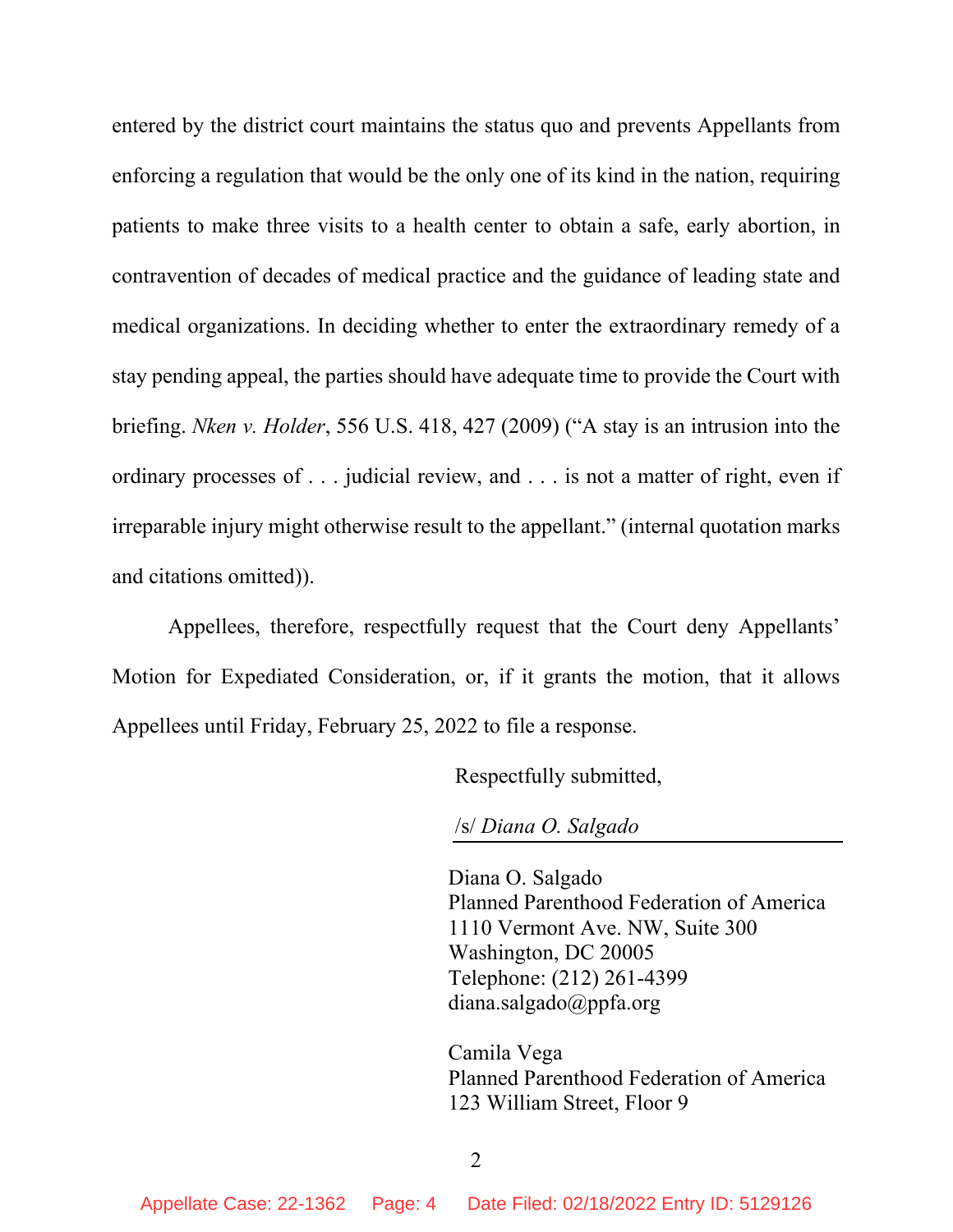New York, NY 10038 Telephone: (212) 261-4405 camila.vega@ppfa.org

Stephanie Amiotte Andrew Malone American Civil Liberties Union of North Dakota, South Dakota, and Wyoming PO Box 91952 Sioux Falls, SD 57109 Telephone: (605) 332-2508 samiotte@aclu.org amalone@aclu.org

*Attorneys for Plaintiffs-Appellees*